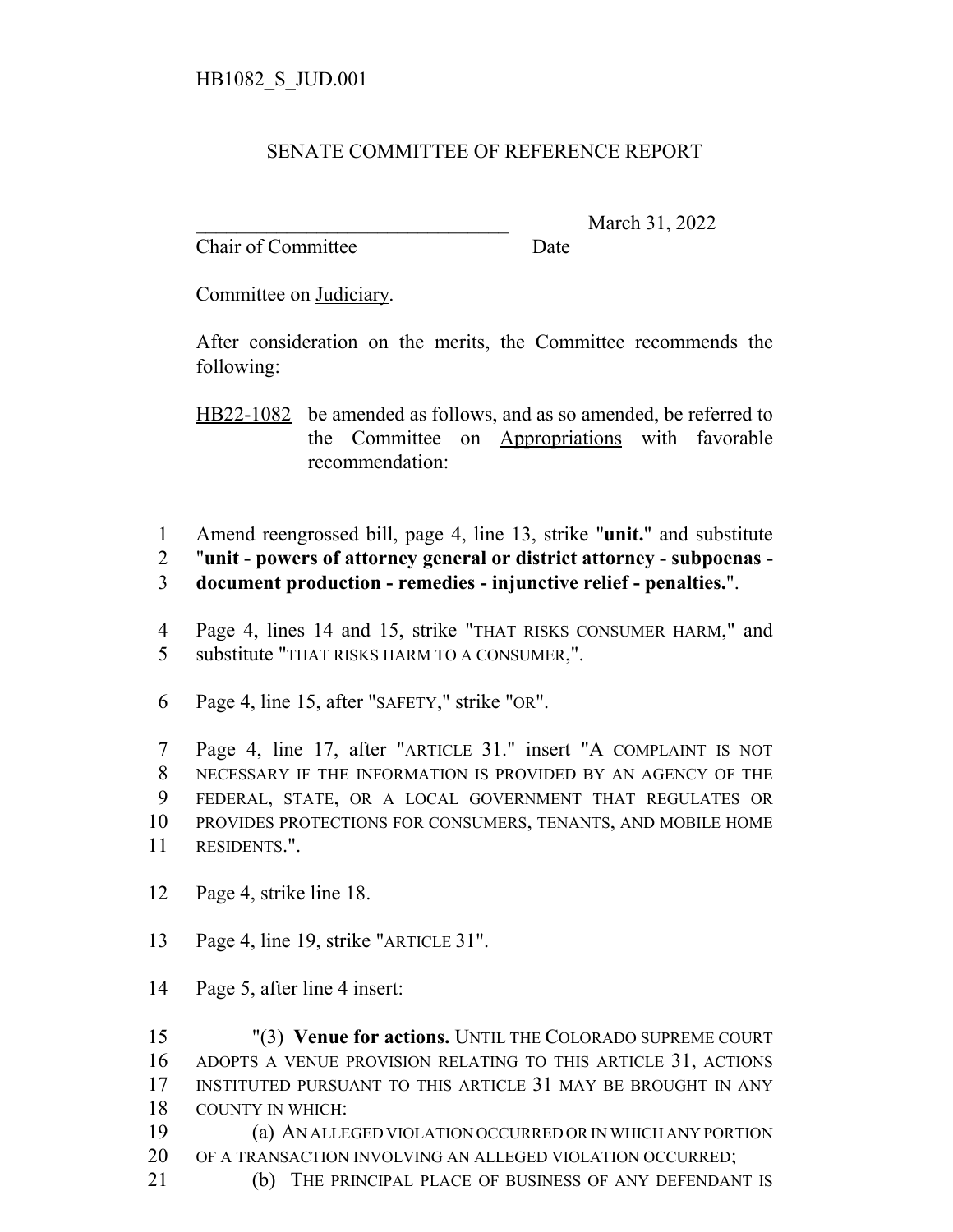LOCATED; OR

(c) ANY DEFENDANT RESIDES.

 (4) (a) **Powers.** WHEN THE ATTORNEY GENERAL HAS REASONABLE CAUSE TO BELIEVE THAT ANY PERSON, WHETHER IN THIS STATE OR ELSEWHERE, HAS ENGAGED IN OR IS ENGAGING IN A VIOLATION OF ANY OF 6 THE PROVISIONS LISTED IN SECTION 24-31-101  $(1)(i)(IX)$  to  $(1)(i)(XIV)$ , THE ATTORNEY GENERAL MAY:

 (I) REQUEST THE PERSON TO FILE A STATEMENT OR A REPORT IN WRITING, UNDER OATH OR OTHERWISE, ON FORMS PRESCRIBED BY THE ATTORNEY GENERAL, WITH RESPECT TO ALL FACTS AND CIRCUMSTANCES CONCERNING THE ADVERTISEMENT OF PROPERTY BY THE PERSON AND ANY OTHER DATA AND INFORMATION THE ATTORNEY GENERAL DEEMS NECESSARY;

 (II) EXAMINE UNDER OATH ANY PERSON IN CONNECTION WITH THE 15 SALE OR ADVERTISEMENT OF ANY PROPERTY;

 (III) EXAMINE ANY PROPERTY OR SAMPLE THEREOF, RECORD, 17 BOOK, DOCUMENT, ACCOUNT, OR PAPER THE ATTORNEY GENERAL DEEMS NECESSARY; AND

 (IV) MAKE TRUE COPIES, AT THE EXPENSE OF THE ATTORNEY GENERAL, OF ANY RECORD, BOOK, DOCUMENT, ACCOUNT, OR PAPER 21 EXAMINED PURSUANT TO SUBSECTION (4)(c) OF THIS SECTION, WHICH COPIES MAY BE OFFERED INTO EVIDENCE IN LIEU OF PRODUCING THE ORIGINALS IN ANY ACTIONS BROUGHT BY THE ATTORNEY GENERAL.

 (b) FOR PURPOSES OF THIS SECTION, "REASONABLE CAUSE" IS BASED UPON A COMPLAINT CONCERNING A POTENTIAL VIOLATION OF THE LAW WHEN THE ATTORNEY GENERAL BELIEVES THE ALLEGED VIOLATION MAY AFFECT MORE THAN ONE PERSON OR BE PART OF A SERIES OF RELATED VIOLATIONS AFFECTING MULTIPLE PERSONS.

 (c) ANY REQUEST FOR PERSONALLY IDENTIFIABLE INFORMATION MADE PURSUANT TO THIS SUBSECTION (4) IS SUBJECT TO THE REQUIREMENTS OF SUBSECTION (5) OF THIS SECTION.

 (5) **Subpoenas - production of documents.** (a) WHEN THE ATTORNEY GENERAL HAS REASONABLE CAUSE TO BELIEVE THAT A PERSON, WHETHER IN THIS STATE OR ELSEWHERE, HAS ENGAGED IN OR IS ENGAGING IN A VIOLATION OF ANY OF THE PROVISIONS LISTED IN SECTION 24-31-101 (1)(i)(IX) TO (1)(i)(XIV), THE ATTORNEY GENERAL, IN ADDITION TO ANY OTHER POWERS CONFERRED UPON THE ATTORNEY GENERAL BY THIS ARTICLE 31, MAY ISSUE SUBPOENAS TO REQUIRE THE ATTENDANCE OF WITNESSES OR THE PRODUCTION OF DOCUMENTS, ADMINISTER OATHS, CONDUCT HEARINGS IN AID OF ANY INVESTIGATION OR INQUIRY, AND PRESCRIBE SUCH FORMS AND PROMULGATE SUCH RULES AS MAY BE 42 NECESSARY TO ADMINISTER THE PROVISIONS OF THIS ARTICLE 31.

(b) SERVICE OF ANY NOTICE OR SUBPOENA MUST BE MADE IN THE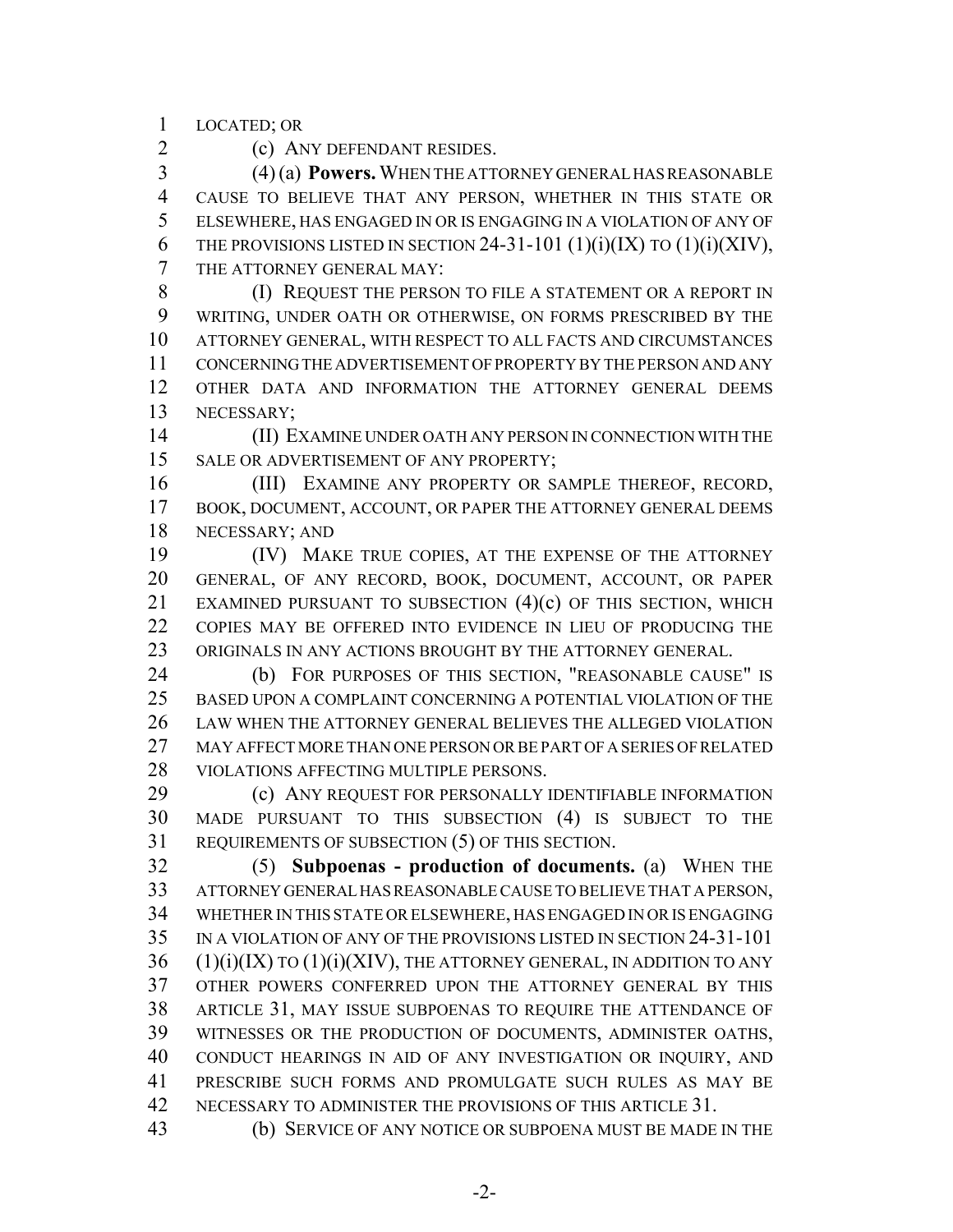MANNER PRESCRIBED BY LAW OR AS PROVIDED IN RULE 4 OF THE 2 COLORADO RULES OF CIVIL PROCEDURE.

 (c) IF THE RECORDS OF A PERSON WHO HAS BEEN ISSUED A SUBPOENA ARE LOCATED OUTSIDE THIS STATE, THE PERSON SHALL EITHER:

 (I) MAKE THEM AVAILABLE TO THE ATTORNEY GENERAL AT A CONVENIENT LOCATION WITHIN THIS STATE; OR

 (II) PAY THE REASONABLE AND NECESSARY EXPENSES FOR THE ATTORNEY GENERAL OR DISTRICT ATTORNEY, OR THE ATTORNEY GENERAL'S OR DISTRICT ATTORNEY'S DESIGNEE, TO EXAMINE THE RECORDS AT THE LOCATION AT WHICH THE DOCUMENTS ARE MAINTAINED.

11 (d) THE ATTORNEY GENERAL OR DISTRICT ATTORNEY MAY DESIGNATE REPRESENTATIVES, INCLUDING COMPARABLE OFFICIALS OF THE STATE IN WHICH THE RECORDS ARE LOCATED, TO INSPECT THE RECORDS ON 14 BEHALF OF THE ATTORNEY GENERAL OR DISTRICT ATTORNEY.

 (6) **Inadmissible testimony.** (a) ANY TESTIMONY OBTAINED BY THE ATTORNEY GENERAL PURSUANT TO COMPULSORY PROCESS UNDER THIS ARTICLE 31 OR ANY INFORMATION DERIVED DIRECTLY OR INDIRECTLY FROM SUCH TESTIMONY SHALL NOT BE ADMISSIBLE IN EVIDENCE IN ANY CRIMINAL PROSECUTION AGAINST THE PERSON SO COMPELLED TO TESTIFY. THIS SUBSECTION (6) SHALL NOT BE CONSTRUED TO PREVENT ANY LAW ENFORCEMENT OFFICER FROM INDEPENDENTLY PRODUCING OR OBTAINING 22 THE SAME OR SIMILAR FACTS, INFORMATION, OR EVIDENCE FOR USE IN ANY CRIMINAL PROSECUTION.

 (b) SUBJECT TO SUBSECTION (8) OF THIS SECTION, THE RECORDS OF INVESTIGATIONS OR INTELLIGENCE INFORMATION OF THE ATTORNEY GENERAL OBTAINED UNDER THIS ARTICLE 31 MAY CONSTITUTE PUBLIC RECORDS AVAILABLE FOR INSPECTION BY THE PUBLIC AT THE SOLE 28 DISCRETION OF THE ATTORNEY GENERAL. THIS SUBSECTION (6)(b) SHALL NOT BE CONSTRUED TO PREVENT THE ATTORNEY GENERAL FROM ISSUING PUBLIC STATEMENTS DESCRIBING OR WARNING OF ANY COURSE OF CONDUCT OR ANY CONSPIRACY THAT CONSTITUTES A VIOLATION OF ANY OF THE PROVISIONS LISTED IN SECTION 24-31-101 (1)(i)(IX) TO (1)(i)(XIV), WHETHER ON A LOCAL, STATEWIDE, REGIONAL, OR NATIONWIDE BASIS.

 (7) **Remedies.** IF ANY PERSON FAILS TO COOPERATE WITH ANY INVESTIGATION PURSUANT TO THIS ARTICLE 31 OR FAILS TO OBEY ANY SUBPOENA PURSUANT TO THIS ARTICLE 31, THE ATTORNEY GENERAL MAY APPLY TO THE APPLICABLE DISTRICT COURT FOR AN APPROPRIATE ORDER TO EFFECT THE PURPOSES OF THIS ARTICLE.THE APPLICATION MUST STATE THAT THERE ARE REASONABLE GROUNDS TO BELIEVE THAT THE ORDER APPLIED FOR IS NECESSARY TO INVESTIGATE A VIOLATION OF THIS ARTICLE 31. IF THE COURT IS SATISFIED THAT REASONABLE GROUNDS EXIST, THE COURT IN ITS ORDER MAY: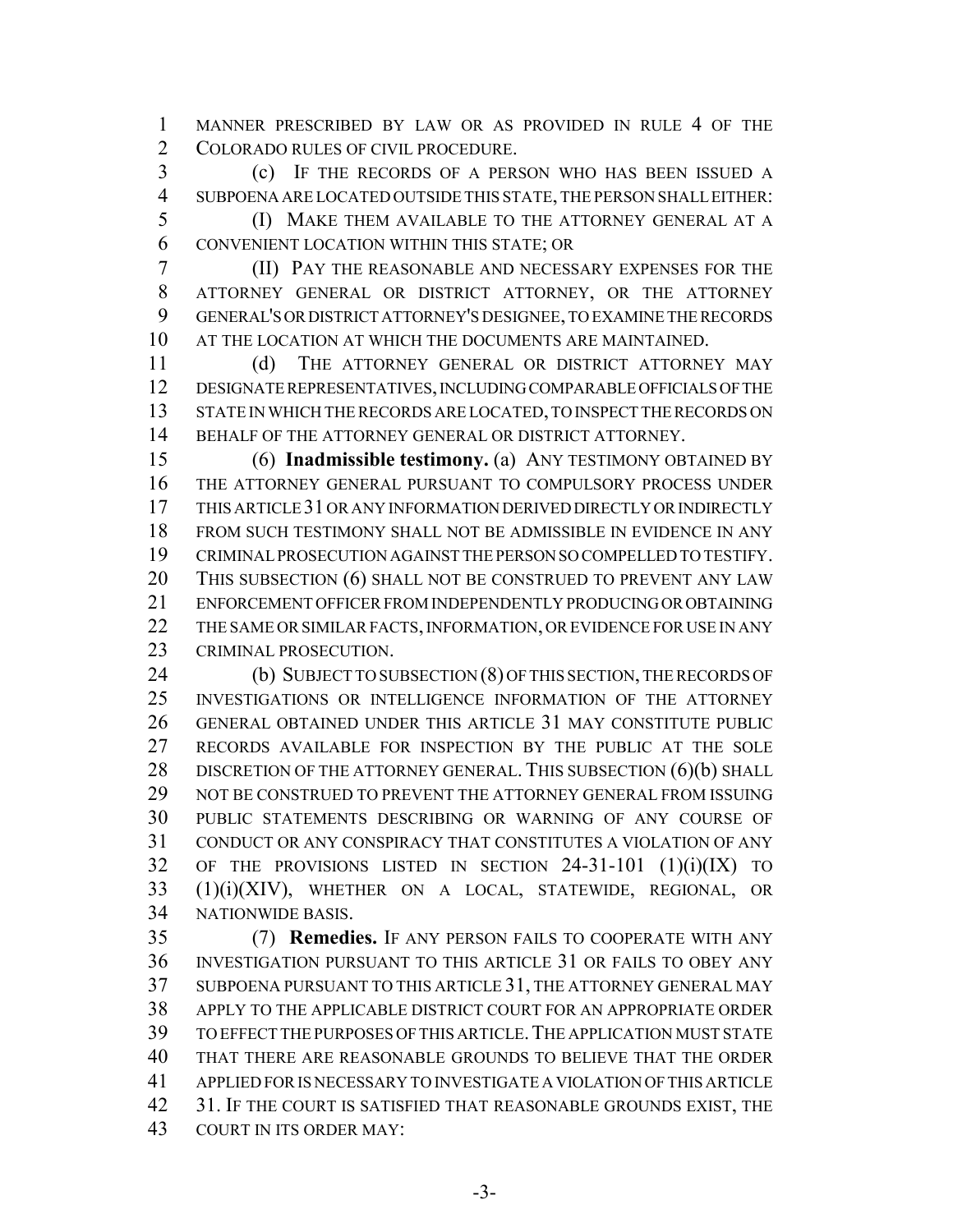(a) GRANT INJUNCTIVE RELIEF RESTRAINING THE ADVERTISEMENT OF ANY PROPERTY BY SUCH PERSON;

 (b) REQUIRE THE ATTENDANCE OF OR THE PRODUCTION OF DOCUMENTS BY SUCH PERSON, OR BOTH; OR

 (c) GRANT SUCH OTHER OR FURTHER RELIEF AS MAY BE NECESSARY TO OBTAIN COMPLIANCE BY SUCH PERSON.

 (8) **Injunctive authority - assurances of discontinuance.** (a) WHENEVER THE ATTORNEY GENERAL HAS CAUSE TO BELIEVE THAT A PERSON HAS ENGAGED IN OR IS ENGAGING IN A VIOLATION OF ANY OF THE 10 PROVISIONS LISTED IN SECTION 24-31-101  $(1)(i)(IX)$  to  $(1)(i)(XIV)$ , the ATTORNEY GENERAL MAY APPLY FOR AND OBTAIN, IN AN ACTION IN THE APPROPRIATE DISTRICT COURT OF THIS STATE, A TEMPORARY RESTRAINING ORDER OR INJUNCTION, OR BOTH, PURSUANT TO THE COLORADO RULES OF CIVIL PROCEDURE, PROHIBITING THE PERSON FROM CONTINUING OR ENGAGING IN SUCH PRACTICES, OR DOING ANY ACT IN FURTHERANCE OF SUCH PRACTICES.THE COURT MAY MAKE SUCH ORDERS OR JUDGMENTS AS IS NECESSARY TO:

18 (I) PREVENT THE USE OR EMPLOYMENT BY SUCH PERSON OF ANY SUCH PRACTICES;

20 (II) COMPLETELY COMPENSATE OR RESTORE THE ORIGINAL POSITION OF ANY PERSON INJURED BY MEANS OF ANY SUCH PRACTICE; OR

 (III) PREVENT ANY UNJUST ENRICHMENT BY ANY PERSON THROUGH THE USE OR EMPLOYMENT OF ANY PRACTICE THAT IS IN VIOLATION OF ANY OF THE PROVISIONS LISTED IN SECTION 24-31-101 25 (1)(i)(IX) TO (1)(i)(XIV).

 (b) WHERE THE ATTORNEY GENERAL HAS AUTHORITY TO INSTITUTE A CIVIL ACTION OR OTHER PROCEEDING PURSUANT TO THE PROVISIONS OF THIS ARTICLE, THE ATTORNEY GENERAL MAY ACCEPT, IN LIEU THEREOF OR AS A PART THEREOF, AN ASSURANCE OF DISCONTINUANCE OF ANY PRACTICE THAT CONSTITUTES A VIOLATION OF ANY OF THE PROVISIONS THAT ARE LISTED IN SECTION 24-31-101 (1)(i)(IX) TO (1)(i)(XIV). ANY SUCH ASSURANCE OF DISCONTINUANCE MAY INCLUDE A STIPULATION FOR THE VOLUNTARY PAYMENT BY THE ALLEGED VIOLATOR OF THE COSTS OF INVESTIGATION AND THE COSTS OF ANY ACTION OR PROCEEDING BY THE ATTORNEY GENERAL OR A DISTRICT ATTORNEY AND ANY AMOUNT NECESSARY TO RESTORE TO ANY PERSON ANY MONEY OR PROPERTY THAT MAY HAVE BEEN ACQUIRED BY THE ALLEGED VIOLATOR BY MEANS OF A VIOLATION OF ANY OF THE PROVISIONS THAT ARE LISTED IN SECTION 24-31-101 (1)(i)(IX) TO (1)(i)(XIV). ANY SUCH ASSURANCE OR DISCONTINUANCE ACCEPTED BY THE ATTORNEY GENERAL AND ANY SUCH STIPULATION FILED WITH THE COURT AS A PART OF ANY SUCH ACTION OR PROCEEDING IS A MATTER OF PUBLIC RECORD UNLESS THE ATTORNEY GENERAL DETERMINES, IN THE